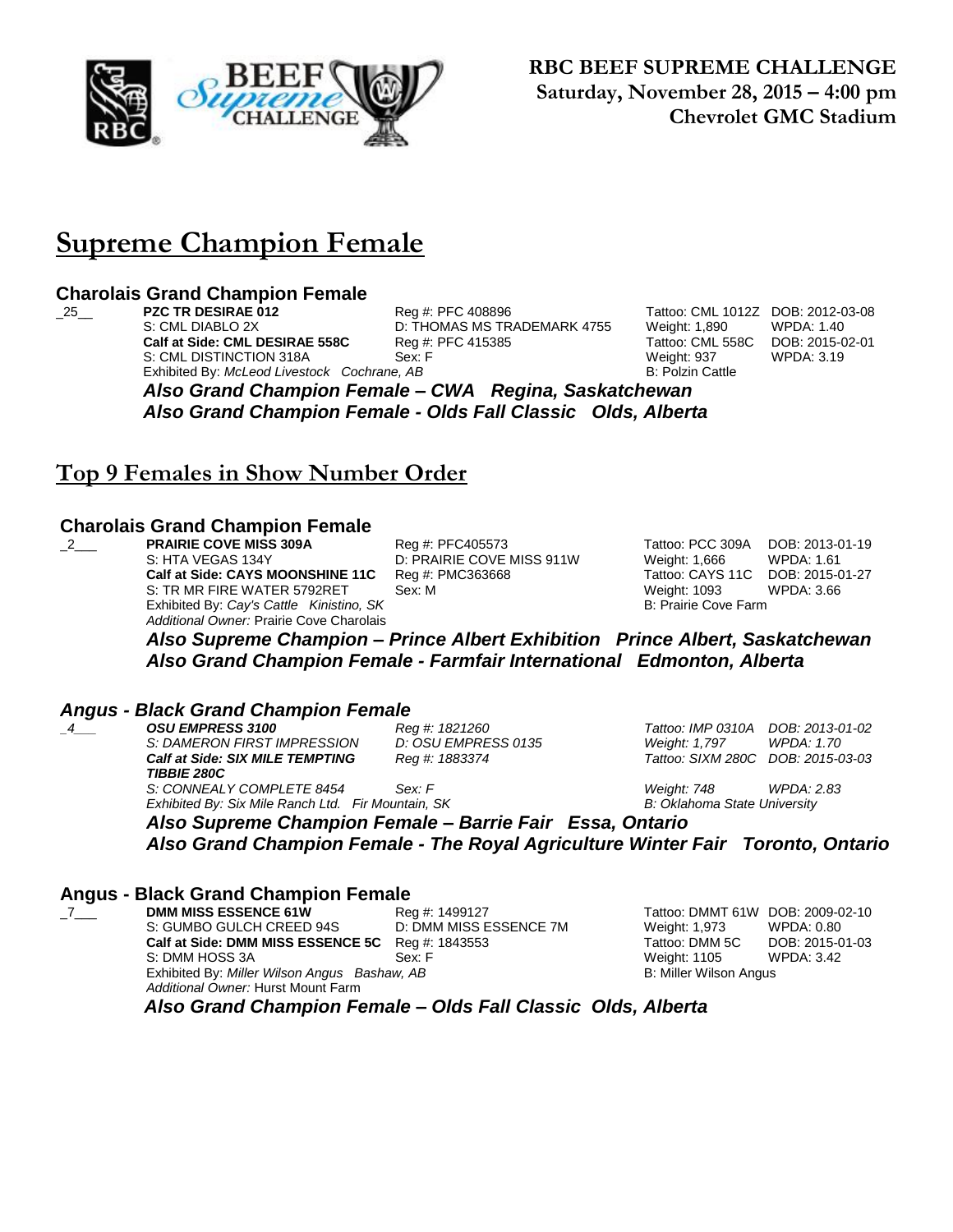#### **Angus - Black Grand Champion Female**

| 22 | <b>HARVEST BLACKBIRD JO JO 13A</b><br>Reg #: 1723932<br>S: LEACHMAN SAUGAHACHEE 3000C D: HF BLACKBIRD 145P | Tattoo: HARV 13A<br>Weight: 1,651 | DOB: 2013-01-25<br>WPDA: 1.60 |
|----|------------------------------------------------------------------------------------------------------------|-----------------------------------|-------------------------------|
|    | Calf at Side: HARVEST BLACKBIRD JO Req #: 1842713                                                          | Tattoo: HARV 3C                   | DOB: 2015-01-01               |
|    | JO 3C<br>S: RB TOUR OF DUTY 177<br>Sex: F                                                                  | Weight: 842                       | WPDA: 2.59                    |
|    | Exhibited By: Harvest Angus Prince George, BC                                                              | B: Harvest Angus                  |                               |

Weight: 842 WPDA: 2.59<br>B: Harvest Angus

*Also CWA First Lady Futurity Grand Champion – CWA Regina, SK Also Supreme Champion Female - Interior Provincial Exhibition & Stampede Armstrong, British Columbia*

## **Angus - Black Grand Champion Female**

E-L ERICA 74A **Reg #: 1745491** Tattoo: YHB 74A DOB: 2013-02-19<br>S: BAR-E-L NATURAL LAW 52Y D: HF ERICA 339T Weight: 1,708 WPDA: 1.70 **Calf at Side: BLAIRSWEST MISS ERICA Reg #: 1844623 400C** S: MICH PIT BOSS 121Y Sex: F Weight: 807 WPDA: 4.08 Exhibited By: *Blairwest Land and Cattle Drake, SK Additional Owner: Maguire Blair Additional Owner:* Blairs.Ag Cattle Co.

D: HF ERICA 339T Weight: 1,708 WPDA: 1.70 Tattoo: MJNB 400C DOB: 2015-05-08

B: David & Lynne Longshore

*Also Grand Champion Female – CWA Regina, Saskatchewan Also Grand Champion Female - Farmfair International Edmonton, Alberta Also Grand Champion Female - Lloydminster Stockade Round-up Lloydminster,* 

#### *Saskatchewan*

*Also Grand Champion Female - Manitoba Ag Ex Brandon, Manitoba*

#### **Angus - Red Grand Champion Female**

| 24 | <b>RED K ADAMS ZARIA 091Z</b>                    | Reg #: 1677856                | Tattoo: KEA 091Z | DOB: 2012-01-22 |
|----|--------------------------------------------------|-------------------------------|------------------|-----------------|
|    | S: RED TER-RON REAL DEAL 01W                     | D: RED K ADAMS UNDECIDED 291U | Weight: 2,041    | WPDA: 1.46      |
|    | Calf at Side: RED TER-RON SHOCKER Reg #: 1842380 |                               | Tattoo: HAL 10C  | DOB: 2015-01-13 |
|    | 10C                                              |                               |                  |                 |
|    | S: RED TER-RON PARKER 34A                        | Sex: M                        | Weight: 1156     | WPDA: 3.69      |
|    | Exhibited By: Ter-Ron Farms Forestburg, AB       |                               | B: Ter-Ron Farms |                 |

*Also Grand Champion Female – CWA Regina, Saskatchewan Also Grand Champion Female - Farmfair International Edmonton, Alberta Also Grand Champion Female - Lloydminster Stockade Round-up Lloydminster, Saskatchewan*

*Also Grand Champion Female - Olds Fall Classic Olds, Alberta*

#### **Limousin Grand Champion Female**

| $\_$ 29 $\_$ | <b>GREENWOOD PLD ZOOM BLOOM</b>                       | Reg #: CPF0210555                                                      | Tattoo: PYN 42Z       | DOB: 2012-03-06   |  |  |
|--------------|-------------------------------------------------------|------------------------------------------------------------------------|-----------------------|-------------------|--|--|
|              | S: WOLFS REVOLVER 1219R                               | D: GREENWOOD PLD TALKIN DIRTY                                          | Weight: 1,675         | <b>WPDA: 1.24</b> |  |  |
|              | Calf at Side: GREENWOOD CURVE                         | Reg #: CPM4076366                                                      | Tattoo: PYN 42C       | DOB: 2015-02-04   |  |  |
|              | <b>BALL</b>                                           |                                                                        |                       |                   |  |  |
|              | S: EXLR TOTAL IMPACT 054T                             | Sex: M                                                                 | Weight: 1020          | WPDA: 3.51        |  |  |
|              | Exhibited By: Greenwood Lloydminster, SK              |                                                                        | B: Greenwood Limousin |                   |  |  |
|              | Also Grand Champion Female - CWA Regina, Saskatchewan |                                                                        |                       |                   |  |  |
|              |                                                       | Also Grand Chamnion Female - Farmfair International - Edmonton Alberta |                       |                   |  |  |

*Also Grand Champion Female - Farmfair International Edmonton, Alberta Also Grand Champion Female - Lloydminster Stockade Round-up Lloydminster, Saskatchewan*

*Also Grand Champion Female – Olds Fall Classic Olds, Alberta*

#### **Shorthorn Grand Champion Female**

| 31 | <b>FRASER'S RUBY ZAIDA 4Z</b>                                                     | Reg #: 689629              | Tattoo: FRA 4Z   | DOB: 2012-03-12 |
|----|-----------------------------------------------------------------------------------|----------------------------|------------------|-----------------|
|    | S: FIRMLY UNION RISING 13U                                                        | D: FRASER'S WYNONA RUBY 4W | Weight: 1,778    | WPDA: 1.32      |
|    | Calf at Side: JTPH BEAT THE HEAT                                                  | Reg #: 21926               | Tattoo: JTC 584C | DOB: 2015-03-04 |
|    | 584C                                                                              |                            |                  |                 |
|    | S: SS FIZZ 745                                                                    | Sex: M                     | Weight: 1037     | WPDA: 3.94      |
|    | Exhibited By: JT Livestock stettler, AB<br>Additional Owner: Pinch Hill Cattle Co |                            | B: JT Livestock  |                 |

*Also Grand Champion Female – CWA Regina, Saskatchewan*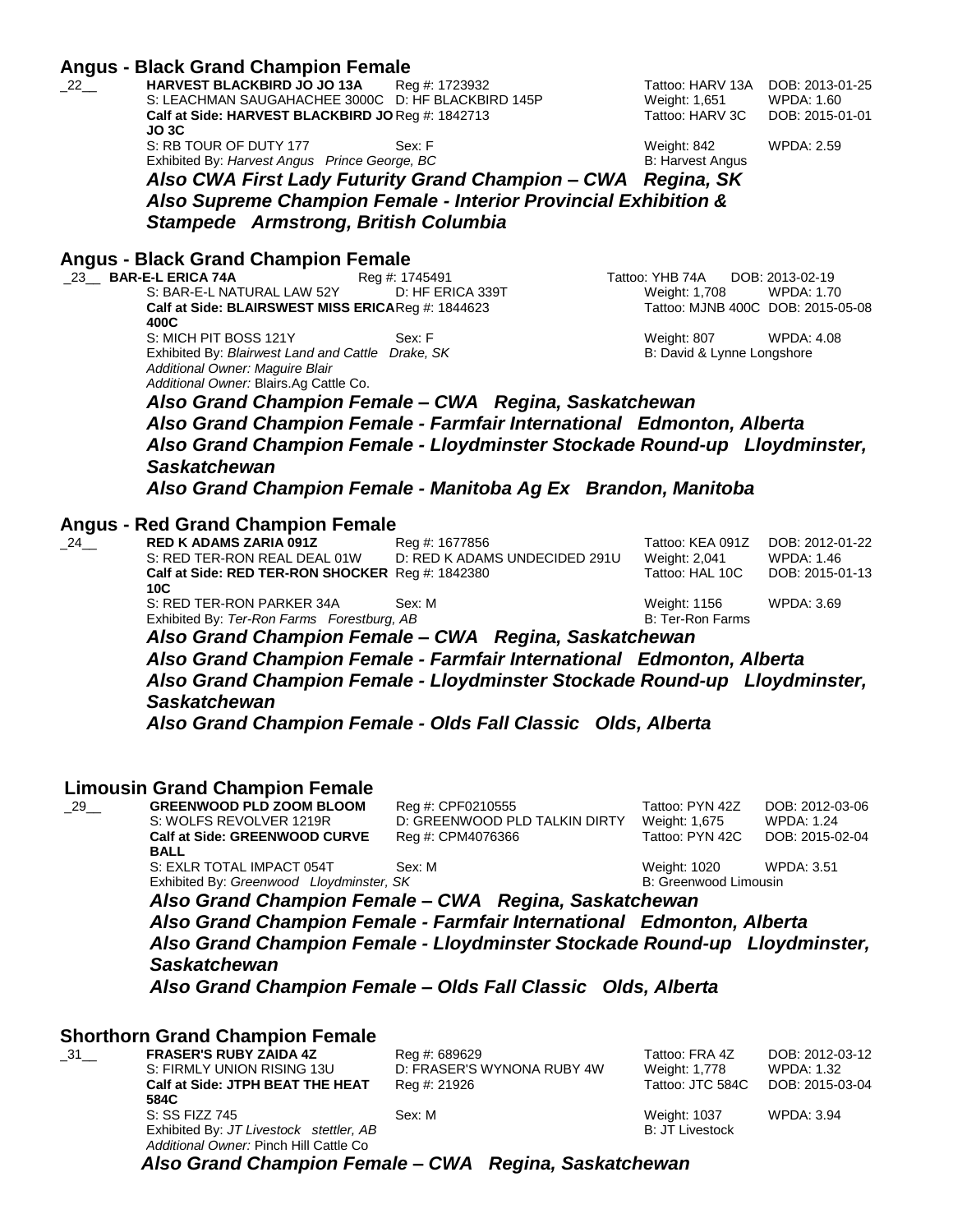|                    | <b>Simmental Grand Champion Female</b>                |                       |                       |                   |  |  |
|--------------------|-------------------------------------------------------|-----------------------|-----------------------|-------------------|--|--|
| $-32$ <sub>—</sub> | LFE BS SHEILA 82A                                     | Reg #: 798655         | Tattoo: LFE 82A       | DOB: 2013-01-11   |  |  |
|                    | S: LFE THE DARK KNIGHT 350U                           | D: LFE BS SHEILA 136T | Weight: 1,748         | <b>WPDA: 1.67</b> |  |  |
|                    | <b>Calf at Side: MADER/RUST/CD</b>                    | Reg #: 1149181        | Tattoo: MDR 52C       | DOB: 2015-01-16   |  |  |
|                    | <b>CENTERFOLD 52C</b>                                 |                       |                       |                   |  |  |
|                    | S: LFE POKER FACE 399Z                                | Sex: F                | Weight: 1156          | <b>WPDA: 3.73</b> |  |  |
|                    | Exhibited By: Mader Ranches Carstairs, AB             |                       | <b>B: Lewis Farms</b> |                   |  |  |
|                    | Additional Owner: CanadianDonors.com                  |                       |                       |                   |  |  |
|                    | Additional Owner: Rust Mountain View Ranch            |                       |                       |                   |  |  |
|                    | Also Grand Champion Female – CWA Regina, Saskatchewan |                       |                       |                   |  |  |

*Also Grand Champion Female – CWA Regina, Saskatchewan Also Grand Champion Female - Farmfair International Edmonton, Alberta*

### **Supreme Champion Bull**

### **Angus - Black Supreme Champion Bull**

\_37\_\_ **MAY-WAY BREAKOUT 1310** Reg #: 1838287 Tattoo: IMP 1310A DOB: 2013-10-12 S: AVF BREAKOUT 5409 D: MAY-WAY LADY BANDO 086 Weight: 2,140 WPDA: 2.78 Exhibited By: *Poplar Meadows Angus Houston, BC* B: Caleb Flory *Also Supreme Champion Bull – Interior Provincial Ex & Stampede Armstrong, British Columbia Also Grand Champion Bull - Farmfair International Edmonton, Alberta*

### **Top 9 Bulls in Show Number Order**

# **Hereford - Polled Supreme Champion Bull**<br>34 TCF JVJ 11X THE GOODS 305A Req #:

\_34\_\_\_ **TCF JVJ 11X THE GOODS 305A** Reg #: C02983178 Tattoo: THR 305A DOB: 2013-01-13<br>S: TH 71U 719T MR HEREFORD 11X D: JVJ 18L MISS BOOMER 9Y Weight: 2.806 WPDA: 2.69 S: TH 71U 719T MR HEREFORD 11X D: JVJ 18L MISS BOOMER 9Y Weight: 2,806 WPDA: 2.69 Exhibited By: The Cliffs Farm Saskatoon, SK B: Kurtis Reid *Additional Owner:* Joe Vey Jr *Additional Owner:* HMS Hi-Cliffe

*Also Supreme Bull – Prince Albert Exhibition Prince Albert, Saskatchewan Also Grand Champion Bull - Lloydminster Stockade Round-up Lloydminster, Saskatchewan*

#### **Angus - Black Grand Champion Bull**

\_41\_\_ **REMITALL F BOYCOTT 71B** Reg #: 1791291 Tattoo: GR 71B DOB: 2014-01-27 S: REMITAL F PROSPECTOR 110Z D: BARHEART LADY BATE 252Z Weight: 1,936 WPDA: 2.92 Exhibited By: *Remitall Farms Inc. Olds, AB Additional Owner: Wiwa Creek* 

B: Remitall Farms

*Also Grand Champion Bull – Olds Fall Classic Olds, Alberta Also Grand Champion Bull - Lloydminster Stockade Round-up Lloydminster, Saskatchewan*

# **Charolais Grand Champion Bull**

\_53\_\_ **HRJ CROWD FAVOURITE 515C** Reg #: MC364667 Tattoo: HRJ 515C DOB: 2015-01-06 S: SPARROWS KINGSTON 139Y D: HRJ MISS PARIS 7S Weight: 1,281 WPDA: 4.00 Exhibited By: *Johnson Charolais Barrhead, AB* B: Johnson Charolais Bis Johnson Charolais

 *Also Grand Champion Bull – Farmfair International Edmonton, Alberta*

### **Angus - Black Grand Champion Bull**

\_59\_\_ **YOUNG DALE HI DEFINITION 185B** Reg #: 1791785 Tattoo: YDF 185B DOB: 2014-05-05 S: P F HOOVER DAM 041 D: BLACK HAMCO COUNTESS 417T Weight: 1,904 WPDA: 3.36 Exhibited By: *Young Dale Angus Carievale, SK* B: Barry & Marj Young *Also Grand Champion Bull – CWA Regina, Saskatchewan*

*Also Grand Champion Bull - Manitoba Ag Ex Brandon, Manitoba*